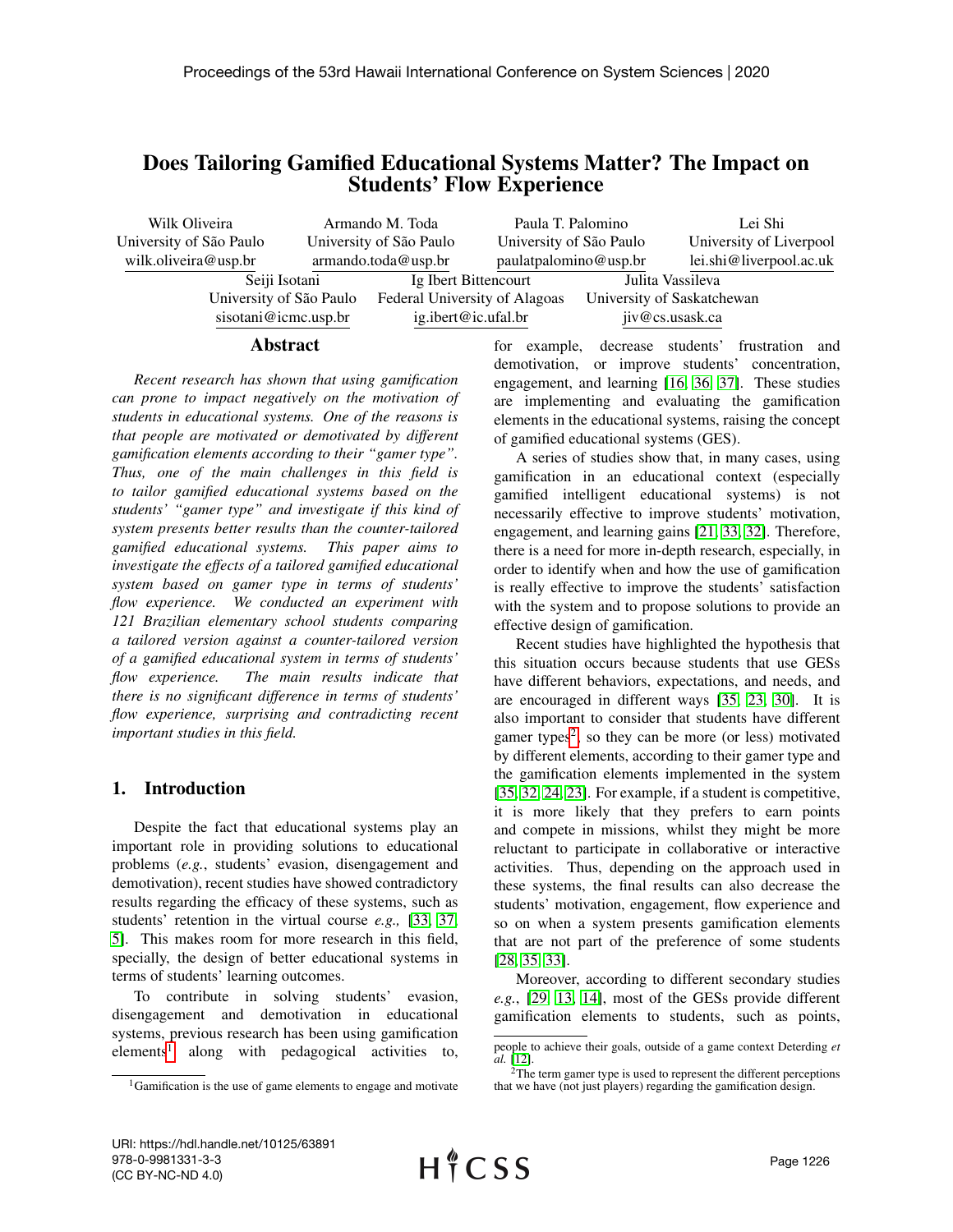badges, trophies, ranking. However, these systems are using the same gamification elements for all students (the "one-size-fits-all" approach or monolithic group) [\[33\]](#page-9-0), which may be harmful to the students, who need to interact with specific gamification elements that are not on their preference. This highlights the recent big challenge presented by Orji *et al*. [\[32\]](#page-9-5), Monterrat *et al.* [\[24\]](#page-9-9), Masthoff *et al.* [\[23\]](#page-9-7) and others, the need to creating tailored GES based on the students' gamer type, that is, systems with gamification adapted according to the preferences and needs of each gamer type.

To target the challenge of providing tailored GESs for each student and hypothesizing that students have different perceptions depending upon their gamer types, in this paper we conducted a mixed factorial experimental study, comparing the effects of a tailored GES based on students' gamer types (implemented based on a dynamic computational approach capable of tailoring GES according to the students' gamer types) with a counter-tailored GES in terms of students' flow experience [\[6\]](#page-8-4).

The flow experience was chosen because it is an important construct directly related to students' motivation and engagement, especially in this type of environment [\[9,](#page-8-5) [31\]](#page-9-12). Thus, the flow experience is an experience totally related to the performance of the students in educational systems and highly related to the students' own learning [\[6,](#page-8-4) [7,](#page-8-6) [8\]](#page-8-7). In order to compare the implemented GES with gamer type-based tailoring, our experiment was conducted with 121 elementary students in Brazil, comparing the tailored versus counter-tailored version of the systems with respect to flow experience achieved by students when using both systems.

Our results indicate that there is no significant difference in terms of students' flow experience in the tailored and counter-tailored version of the system, contradicting the expectations of important recent theoretical studies *e.g.*, [\[24,](#page-9-9) [35,](#page-9-6) [32\]](#page-9-5), emphasizing that this is still a new area and that the conduction of new experimental studies is highly important for the maturation of the area.

### 2. Related works

This section outlines studies that are related to tailored GES (TGES) and flow experience in GESs. We chose to retrieve and analyze studies considering the following criteria: *a)* published in the last 10 years; and *b)* that explicit addressed the use of TGES. We did not limited our search to works with empirical evidence due to the fact that most of these studies are theoretical.

Sajjadi *et al.* [\[39\]](#page-9-13) proposed a model for dynamic adaptation where various aspects were used to provide a more personalized gaming experience and to maintain the engagement of the players in the game. The model allowed to adopt an educational game based on different aspects in order to provide a student's engagement and flow experience [\[39\]](#page-9-13). The study, however, did not provide concerns about the use of a player model and the relationship between the user's gamer type and their game elements preferences.

Monterrat *et al.* [\[26\]](#page-9-14) presented a generic and adaptive gamification system that can be plugged on various learning environments. In their proposal, the system adaptation happens when a new user registers to the learning environment. The adaptation happens only after the students have been using the system for a while. This study used the initial player model proposed by Ferro [\[16\]](#page-9-2), that considers only a few number of player types. At the same time, they do not consider more recent and robust player models, such as *BrainHex* [\[28\]](#page-9-10) or *HEXAD* [\[41\]](#page-9-15).

Monterrat *et al.* [\[25\]](#page-9-16) provided a generic architecture that can be used to adapt the gamification in different kinds of systems, independent from the pedagogical design. This study does not present concerns in terms of the choice of player profiles, or provide information about the architecture evaluation in terms of students' engagement or learning when they are using the personalized system based on the architecture proposed.

Gil *et al.* [\[18\]](#page-9-17) conducted a study based on the users' experience in an educational environment with the objective of adapting and validating a personalization mechanic based on the players' profiles, incorporating the known mechanics of gamification in several learning activities. The authors developed the game mechanics based on the functionalities of an educational system and investigated the effectiveness of learning based on the proposed mechanics as well as the relationships between mechanics and their types of assumed players. In summary, the study of Gil *et al.* [\[18\]](#page-9-17) had preliminary validated gamification mechanics and player types in the educational system and identified the gamification mechanics that were corresponded to the students' inferred player types.

In the field of TGESs, most of the studies were conducted in the last few years, and these recent studies are adapted from previous studies in another area. The empirical/experimental studies conducted in the field of education, in general, are focused only on the implementation or evaluation, not covering modern player types, such as the *BrainHex* or *HEXAD* player models, neither did they provide empirical evaluations of the proposed solution. Most of the studies also did not provide an evaluation either, in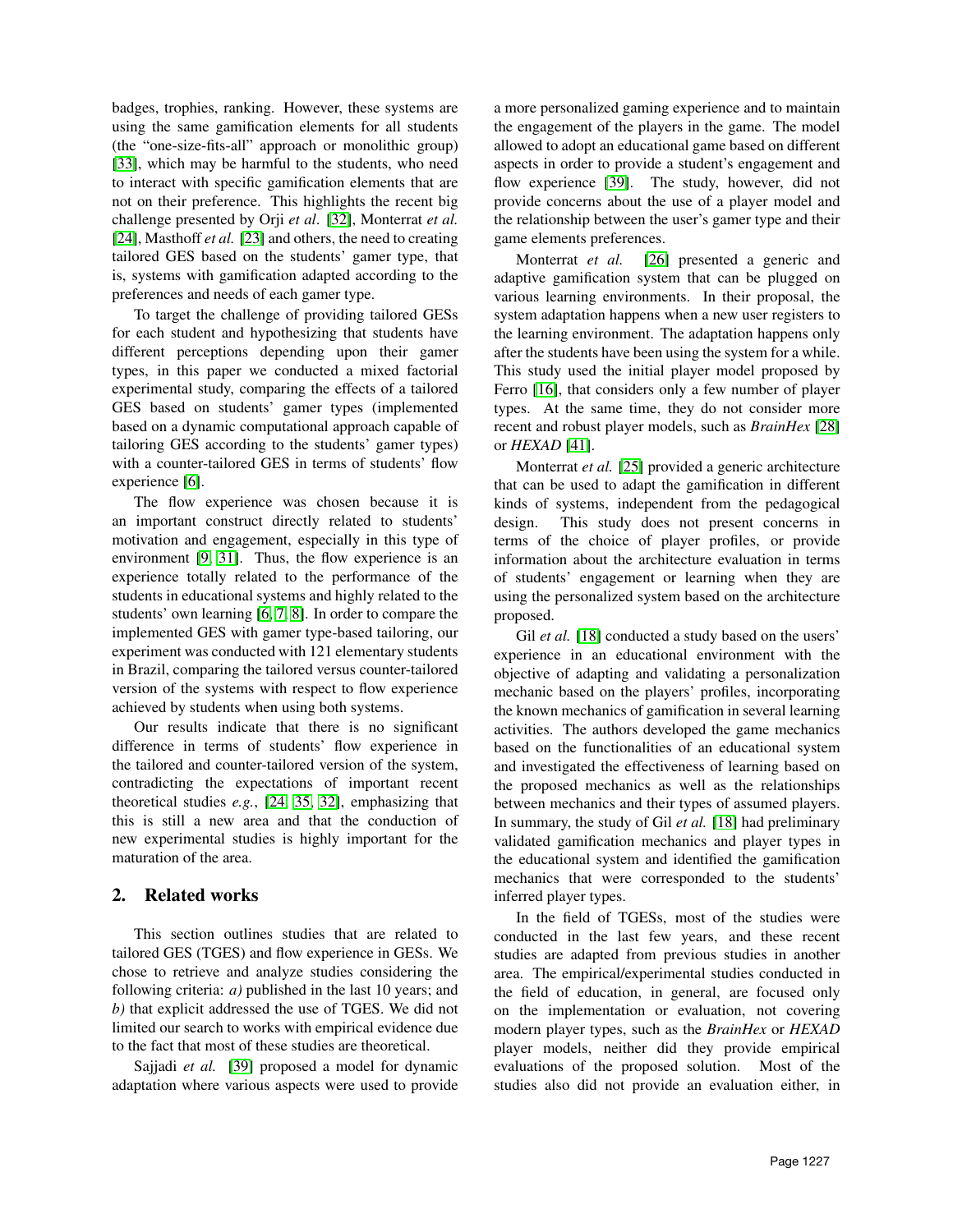terms of student's learning aspects, *e.g.*, user's flow experience. According to the results of our systematic literature review [\[15\]](#page-8-8), to the best of our knowledge, our study is the first empirical/experimental study to compare a tailored with a counter-tailored version of a gamified educational system in terms of student's flow experience, considering a real educational system. Our results can serve as a basis for the conduction of new studies in this domain and open space for new experimental studies.

## 3. Experiment

This experiment aims to compare a tailored gamified educational system with a counter-tailored gamified educational system in terms of student's flow experience. The experiment is classified as comparative experiment with one independent variable and with ten possible values or "levels" (based on [\[43\]](#page-9-18) and [\[42\]](#page-9-19)), as further explained. This experiment was approved by the University of Saskatchewan Behavioral Research Ethics Board (Project BEH#16-142).

### 3.1. Method

In our experiment, we used the Goal/Question/Metric (GQM) method [\[3,](#page-8-9) [43\]](#page-9-18), that is an approach to software metrics. This method assumes that for an organization to measure in an accurate way it must [\[43\]](#page-9-18):

- 1. Specify the goals for itself and its projects;
- 2. Trace those goals to the data that is intended to define those goals operationally; and
- 3. Provide a framework for interpreting the data regarding the goals that were established.

We applied the GQM method in our experiment design, which resulted in the specification of a measurement model targeting a set of issues and rules for the interpretation of the measured data [\[3,](#page-8-9) [43\]](#page-9-18). Before explaining the design of the experiment, we present below the process we are relying to tailor GES in this work.

### <span id="page-2-1"></span>3.2. Process to tailor the gamified educational systems

The process was proposed based on Orji's guidelines [\[35,](#page-9-6) [33\]](#page-9-0) which are a systematic structure providing the most suitable PT strategies for each *BrainHex* gamer type and the game mechanics associated with each PT strategy addressed. In other words, these are the persuasion strategies which better motivate each gamer type and its game mechanics.

The tailoring process provides a registration system to the participant, and this system collects personal data (according to the general specifications of the system *i.e*. students age, gender, and level). The system needs to provide a way to identify the student's gamer type (*e.g.*, using the *BrainHex* questionnaire in the students first access in the system). After the student's gamer type identification, the implemented system based on our architectural design will be capable of providing a tailored gamification system (graphical interface), using as basis the student' gamer type. The general architecture is composed of five different steps and presented in detail by [\[30\]](#page-9-8). [Figure 1](#page-2-0) synthesizes this process:



<span id="page-2-0"></span>Figure 1. General view of process

- 1. User identification: in the first step, the system must provide options for the students to create an account and provide basic information, such as login, password, email, and others (according to the default system specifications). These data are important to associate the student with their gamer type. In the case of pre-existing systems (edited by the proposed structure), the basic information previously obtained can be used;
- 2. Gamer type identification: the gamer type identification consists of a semi-automatic process, based on the *BrainHex* player model. In the same moment of the user identification, the system should provide the *BrainHex* questionnaire to the students. After the student completes the questionnaire, the system processes the student' answers to identify students' gamer types, and to provide tailored interface according to the student' gamer type. In the case of pre-existing systems (edited by the proposed architectural design), the system can provide the *BrainHex* questionnaire after the student login in the system, and associate their personal data with their gamer type;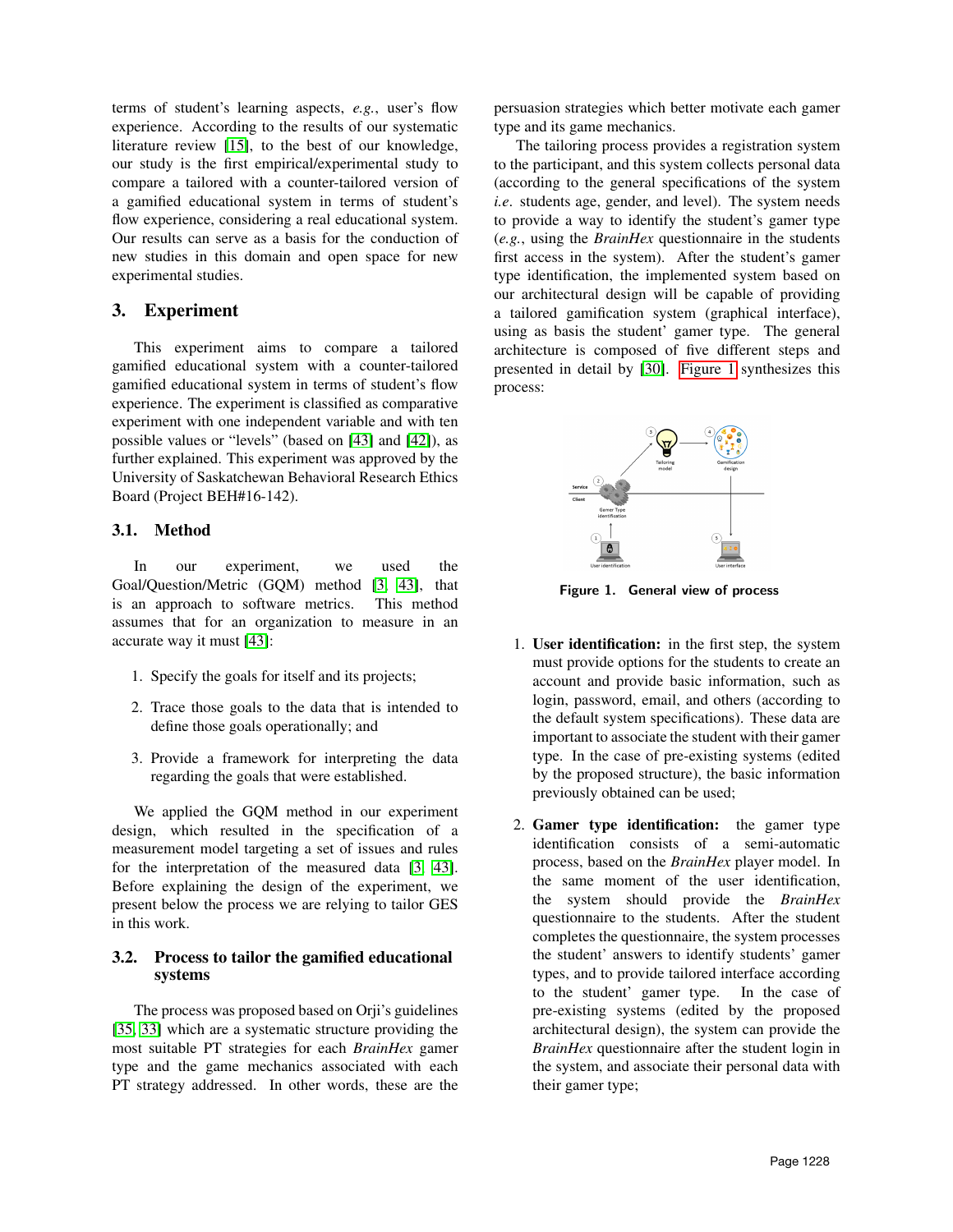- 3. Tailoring process: the tailoring process is the main step of the process. The tailoring model is responsible for the identification of the student's gamer type, to make the game design elements available on the system, and to associate algorithmically the "correct" game design elements to each student's gamer type, based on the structure previously defined. So, in summary, in this step, the algorithm adapts gamification, selecting the most suitable elements (available in the system) for each gamer type considered in the approach;
- 4. Gamification design: the gamification design is the system model that is responsible for generating the graphical interface with the best game design elements associated with the student's gamer type, based on the tailoring model process before its execution;
- 5. User's interface: the user's interface represents the system output and is responsible for providing to the students the game elements associated to their player type, generated by the gamification design model.

3.2.1. Implementation The tailoring process and architectural design for gamified intelligent educational system based on gamer types was implemented in a GES called *MeuTutor* [\[36\]](#page-9-3). The system was chosen after a comparative analysis among nine different gamified intelligent educational system. *MeuTutor* was of interest to this study because it was considered more geographically accessible, as well it implements the nine most used gamification elements in gamified intelligent educational system (Points, Levels/Stages, Badges, Leaderboards, Prizes and Rewards, Progress bars, Storyline, and Feedback), as identified by Nah *et al.* [\[29\]](#page-9-11), avoiding some validity threats. The system allowed the students study some topic through videos tutorials and hypertext, as well as answer different questions about the topic that was studied.

The complete process to tailoring the system compared in this experiment follows the proposed process in this study and presented in the [subsection 3.2.](#page-2-1) It starts with the students' gamer type identification, continues with the selection of gamification elements, and finishes with different versions of the system, with the specific gamification elements to each gamer type. So, after logging into the system and answering the *BrainHex* questionnaire, our algorithm identifies the student' gamer type, selects the most suitable gamification elements for the identified profile, and

personalize the user interface only with the selected gamification elements (according to the proposed process).

### 3.3. Goal of the experiment

The main goal of this experiment is to evaluate the effectiveness of gamified intelligent educational system tailored according to the students' gamer types, in comparison with the counter-tailored version of the system in terms of students' flow experience.

### 3.4. Research Question and Hypothesis

RQ. Is the tailored system based on the students' gamer types more effective to lead the students to the flow state during the activities than the counter-tailored system?

According to the research question presented, we defined seven hypothesis in order to test our research question for each gamer type:

 $H_{1,0,0}$ : The Achiever students' flow experience in the tailored system is less or equal than the Achiever students' flow experience in the counter-tailored system.

 $H_{1,0,1}$ : The Achiever students' flow experience in the tailored system is greater than the achiever students' flow experience in the counter-tailored system.

The other hypotheses follow the same format, however, doing the tests for the other gamer types. The formal definition of the hypothesis has the objective to organize the hypothesis in a mathematical formulation. Following, [Table 1](#page-3-0) organizes our formal definition of the hypothesis.

| <b>Null Hypothesis</b>                                               |  |  |  |
|----------------------------------------------------------------------|--|--|--|
| $\overline{H_0}$ : $\overline{F(TS(Gt))} \leq \overline{F(GTS(Gt))}$ |  |  |  |
| <b>Alternative Hypothesis</b>                                        |  |  |  |
| $H_1$ : F (TS (Gt)) > E (cTS (Gt))                                   |  |  |  |
| <b>Key:</b> Gt: Gamer type; F: Flow                                  |  |  |  |
| experience; TS: Tailored System;                                     |  |  |  |
| cTS: Counter-tailored System.                                        |  |  |  |

<span id="page-3-0"></span>Table 1. Formal Definition of the Hypothesis

### 3.5. Factors and response variables, experimental unities and participants

According to the hypothesis previously defined, our experiment has one factor: the gamified system with two levels (tailored and counter-tailored versions). The response variables are the students' flow experience. We defined a metric to measure these preferences in partnership with two academic professionals with expertise in Statistical and Behavioral Science. This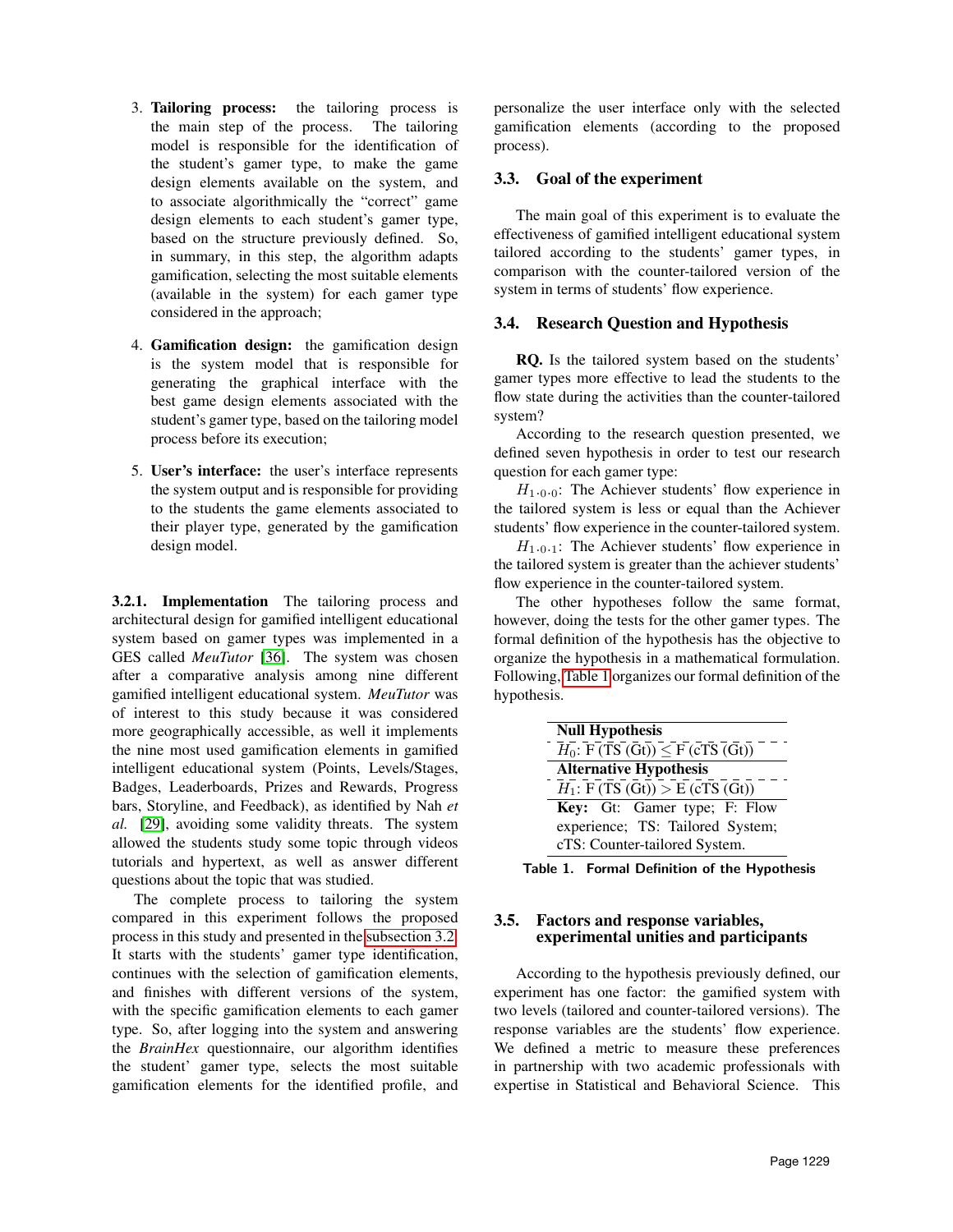metric is an average between 1 and 7 according to the students' answers regarding their flow experience.

Our experimental unities are our sample composed of elementary students (organized according to their gamer types) interacting with gamified systems. We collected data from 121 Brazilian middle school students, in which 52 were males and 69 were females, aged between 11 and 13 years. [Table 2](#page-4-0) depicts our sample.

| <b>Gamer</b> type | Sample | <b>Male</b> | <b>Female</b> |
|-------------------|--------|-------------|---------------|
| Achiever          | 48     | 18          | 30            |
| Conqueror         | 28     | 15          | 12            |
| Daredevil         | 6      | 5           | 1             |
| Mastermind        | 3      | 0           | 3             |
| Seeker            | 16     | 5           | 11            |
| Socializer        | 9      | 5           |               |
| Survivor          | 12     |             | 8             |
| Total             | 121    | 52          | 69            |

#### <span id="page-4-0"></span>Table 2. Sample of experiment

The study matches different criteria for an adequate sample size. According to Bentler [\[2\]](#page-8-10) there must be a minimum ratio of 5 respondents per 1 construct in the model. Hair [\[19\]](#page-9-20) suggest the same rule for factor analyses. Only the number of Masterminds (only three students) is not a number considered adequate for some statistical tests and therefore will be disregarded in the statistical tests from our study hereafter. In addition, although to increase the confidence of the results, a larger sample is ideal, considering the scenario (real classroom), the number of students becomes representative in relation to the number of students who normally participate in this type of study.

### 3.6. Data collection, metrics definition, and analysis

The experiment was conducted in a controlled environment (a laboratory with 20 computers with Windows 7 installed and free access to the internet). In the *first step*, the students responded to the *BrainHex* questionnaire to identify their gamer type. The data were stored using the pseudonym and association with questionnaire data and data logs. Data were stored in a password-protected computer system and to be available only for the investigators. A secure Cabinet was used to store the data for the long term.

The *BrainHex* [\[28\]](#page-9-10) model acknowledges that the Gamer Types are not mutually exclusive and therefore, scores from each type are summed to find the player's dominant gamer type (primary type) and sub-types [\[32\]](#page-9-5). It includes 28 questions about the respondent game experiences and preferences in order to classify

participants into their dominant gamer types [\[28,](#page-9-10) [33,](#page-9-0) [22\]](#page-9-21).

In the *second step*, students were automatically divided in seven different groups according to their gamer types, inside each gamer type group; each group of students was randomly divided into two different groups, one group to use first the tailored system and other to use first the counter-tailored system (static version). In each usage section, the students used the system for at least 30 minutes, where they studied the subject Basic Operations (Mathematics) and then answer different questions on the subject.

In the *third step*, the students of the "experimental group" used the tailored version<sup>[3](#page-4-1)</sup> for their gamer type and in the sequence responded to scale to measure flow experience. At the same time, the "control group" used the counter-tailored version (one size fits-all approach) and also responded the scale. Next, the groups were inverted, so the experimental group of the first execution became the control group and the control group became the experimental group.

In *the fourth* step, the students' answers were organized in tables (.csv files) and separated according to each gamer type and version of system (tailored and counter-tailored version), like the flow experience of the students in the tailored and counter-tailored version.

In the *fifth step*, the answers were organized into each constructed flow, according to the original scale factorial structure validated by [\[20\]](#page-9-22). Then, we calculated the individual student's flow experience. Finally, in the *sixth step*, we calculated the metrics defined (see next section) in order to compare the difference in terms flow experience for the seven different gamer types in the tailored and in the counter-tailored version of the system.

The metrics were extracted through the analysis of data previously collected, using different statistical software tools and the application of different statistical tests. In order to identify the students' flow state, we used the Dispositional Flow Scale-2 (DFS-2) [\[20\]](#page-9-22). The DFS-2 scale consists of structures based on the nine flow dimensions defined by [\[6\]](#page-8-4), and empirically validated for the gamification domain by Hamari *et al.* [\[20\]](#page-9-22). Thus, the structures included in the DFS-2 are the following: time (transformation) (T), challenge-skill balance (CSB), merging of action and awareness (MMA), clear goals (G), feedback (F), concentration (C), control (CTRL), loss of self-consciousness (LSC), and autotelic experience (A). Each of the nine structures contains four items. Together, the structures form a 36-item scale for measuring the flow experience. The DFS-2 relies on self-reported data. Therefore, similarly

<span id="page-4-1"></span><sup>3</sup>Personalized version according to the student' gamer type.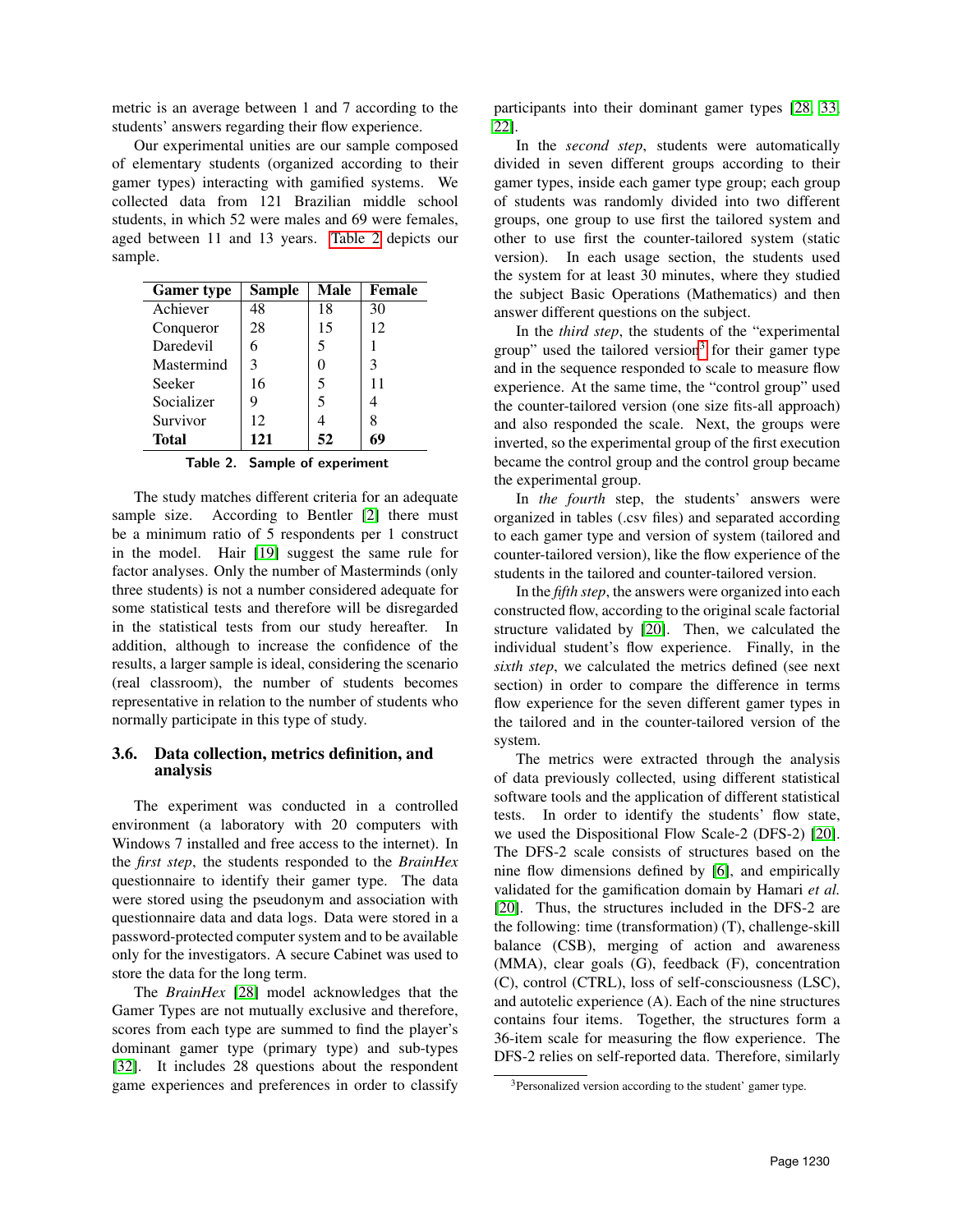to previous DFS-2 studies, the items were measured on a Likert scale ranging from strong disagreement (1 on the Likert scale) to strong agreement (5 on the Likert scale) with the statement [\[20\]](#page-9-22).

After organizing our data in tables, we calculated the individual and general mean for each flow experience structure following the original DFS-2 factorial structure (challenge/skill balance: 1, 10, 19 and 28; merging actions – awareness:  $2$ ,  $11$ ,  $20$  and  $29$ ; clear goals:  $3$ , 12, 21, 30; feedback: 4, 13, 22 and 31; concentration: 5, 14, 23 and 32; control: 6, 15, 24 and 33; loss of self – consciousness: 7, 16, 25 and 34; time: 8, 17, 26 and 35; autotelic experience  $4: 9, 18, 27$  $4: 9, 18, 27$  and 36).

In order to investigate the gamer type's flow experience differences in each version of the implemented system, we calculate each flow experience structure individually (a mean of the 36 questions). We calculate the median, standard deviation, average variation, maximum shared variation, average shared variation and normality of the data. Finally, based on the normality of data, we calculated the variance analyses between the mean of each flow experience design in the tailored and in the counter-tailored version of the system for each gamer type. The data of the preferences metric are normal; hence we decided to apply the *t-test* to verify the hypothesis. The application of the test, considering a  $p \leq 0.05$  level of significance with a 95% confidence level. We also calculated the "effect size" for each gamer type in the tailored and counter-tailored version of the system. The data of the preferences metric are normal; hence we decided to apply the Cohen-test (with a 95% confidence level) to verify the effect size. The complete data set used in this study can be accessed in the supplementary materials available in the final of this paper.

### 4. Results

This section aims to present our study results. We organized the results in subsections according to each conducted analysis.

### 4.1. Flow experience comparison per game types and general

In this analysis, we conducted a comparison of how the flow experience occurred in each gamer type. The [Table 3](#page-5-1) presents the complete result of our analysis for each gamer type using the tailored and counter-tailored versions of the system  $(M = \text{mean}; SD)$ = standard deviation). The last column of the table

shows the *t-value* and the *p-value*, which compares the average of each gamer type in the tailored and in the counter-tailored version of the system.

| $G$ T | <b>CT</b> |           |       | т     | t-test   |       |
|-------|-----------|-----------|-------|-------|----------|-------|
|       | М         | <b>SD</b> | М     | SD    | t        | p     |
| Ach.  | 3.528     | 0.729     | 3.553 | 0.700 | $-0.170$ | 0.865 |
| Con.  | 3.607     | 0.742     | 3.625 | 0.726 | $-0.095$ | 0.925 |
| Dar.  | 3.256     | 0.494     | 3.156 | 0.610 | $-0.284$ | 0.783 |
| See.  | 3.906     | 0.580     | 3.662 | 0.643 | $-1.052$ | 0.303 |
| Soc.  | 3.640     | 0.533     | 3.634 | 0.368 | $-0.036$ | 0.972 |
| Sur.  | 3.670     | 0.680     | 3.721 | 0.699 | 0.164    | 0.871 |
| Gen.  | 3.585     | 0.693     | 3.580 | 0.666 | 0.050    | 0.960 |

Key: GT: gamer types; CT: counter-tailored; T: tailored; M: mean; Ach.: Achiever; Con.: Conqueror; Dar: Daredevil; See.: Seeker; Soc.: Socializer; Sur.: Survivor; Gen.: General

#### <span id="page-5-1"></span>Table 3. Flow experience comparison per gamer types and general

Analyzing the individual results obtained for each gamer type, it is possible to perceive that in general, there was no significant difference in relation to the students' flow experience in the tailored and in the counter-tailored systems. Also, after calculating the effect size (using the Cohen-test), we identified that the difference was considerate "negligible" for all gamer types. This means that there was no significant difference in student flow experience in any of the analyzed scenarios, confirming our previously presented results.

However, it is very important to discuss this result and some specific points related to each gamer type, since the results may indicate, for example, that the personalization needs be more specific for each gamer type and this needs to be considered in future studies. Therefore, we will analyze in detail the results of each gamer type, trying to understand how each of the results can influence the design of adaptive gamified systems.

The Achiever students' flow experience was higher in the tailored versions of the system. So, we rejected our null hypothesis (the Achiever students' flow experience in the tailored system was greater than the achiever students' flow experience in the counter-tailored system). In addiction, analyzing some specific flow experience constructs, the tailored version presented better results (*e.g.*, "control" and "clear goals", in which the tailored version was better than the counter-tailored version), however, in others flow experience constructs, the perception was better in the counter-tailored system (*e.g.*, "challenge-skill balance" and "time transformation").

For the Conquerors, the flow experience was better in the tailored version, in comparison with the

<span id="page-5-0"></span><sup>&</sup>lt;sup>4</sup>Autotelic experience, in the flow theory [\[6\]](#page-8-4) is the result of an activity or situation that produces its own intrinsic motivation, rewards, or incentives, specifically without any outside goals or rewards.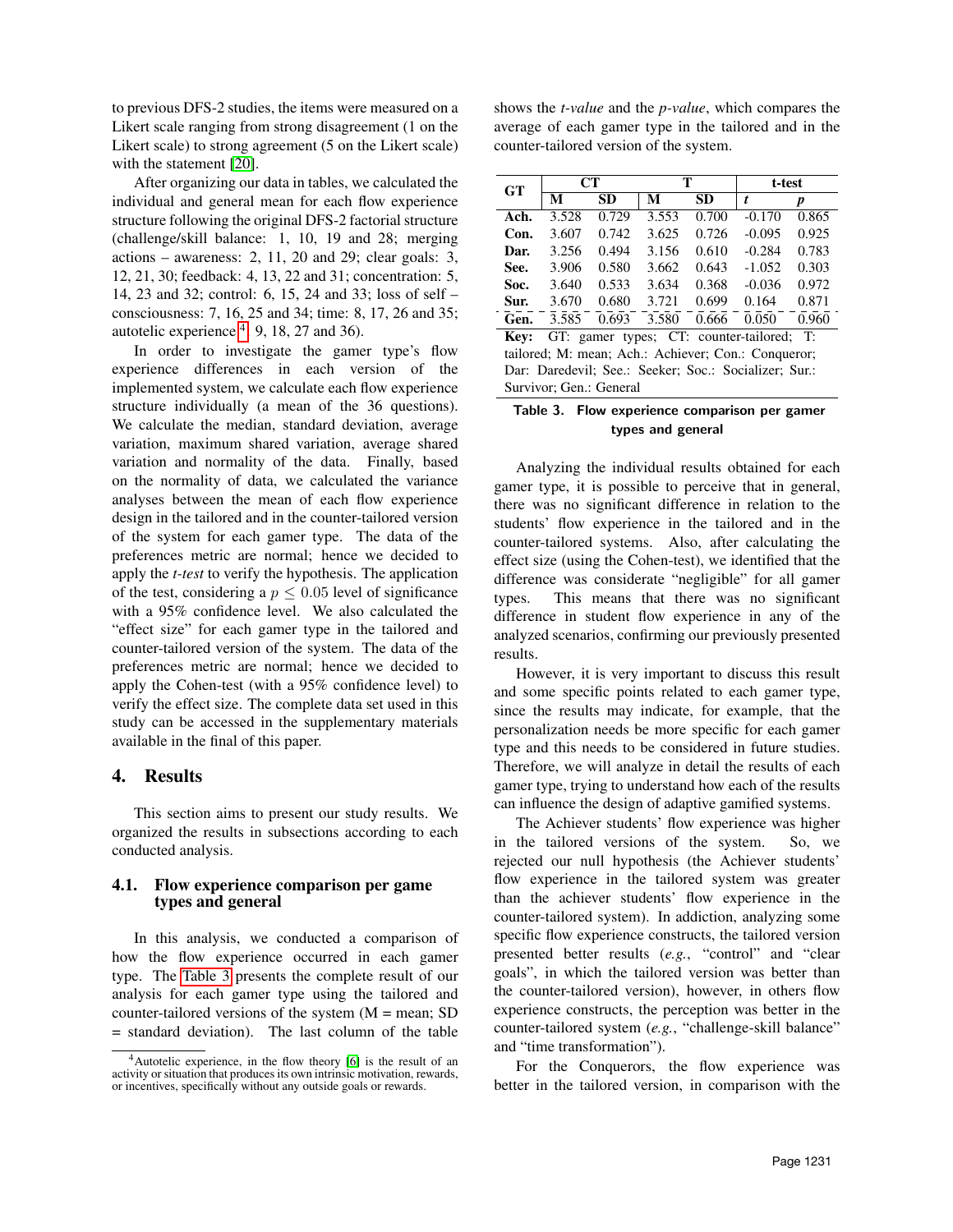counter-tailored systems, and we also rejected our null hypothesis. However, in similar fashion with the Achievers, the some flow experience constructs, for instance "time transformation" was better in the tailored version of the system. For the Conquerors, the "autoletic" experience was better in the tailored system.

Different from Achievers and Conquerors, the Daredevil's flow experience was better in the counter-tailored system. Therefore, for the Daredevil students, we don't rejected our null hypothesis. On some of the other flow experience constructs (*e.g.* "autoletic" experience and "time transformation"), the Daredevils had a better experience in the counter-tailored version. However, although in general the flow experience has been larger in the counter-tailored system, in many dimensions, for instance "challenge-skills balance", "clear-goals", and "feedback", the Daredevils had a better experience in the tailored version of the system, similar with the results obtained by [\[34\]](#page-9-23).

The Masterminds were the only ones that presented positive difference in all of the flow experience constructs in the counter-tailored version. For this gamer type, the flow experience was ever better in the counter-tailored version of the system. In this case, we also do not rejected our null hypothesis flow experience. However, it is important to note that in the case of this gamer type, statistical tests were not applied due to the small number of participants with this gamer type.

The Seekers also presented a difference in most of the flow experience constructs. However, different then the Masterminds, the Seekers presented a better flow experience in the counter-tailored system. Therefore, the Seekers' flow experience was better in the tailored version in general, comparing to the counter-tailored system. So, for this case, we no reject our null hypothesis for the students' flow experience.

The Socializer students presented different levels in relation to each flow experience dimension. In other words, for some flow experience constructs, the experience of the Socializer was better in the counter-tailored system, and, in other cases, their experience was better in the tailored version of the system. In general, the flow experience of the Socializer students' was better in the counter-tailored system, so we no reject our null hypothesis.

The experience was similar for the Survivor students. As such, for some flow experience constructs the tailored system was better than the counter-tailored system, while in other flow experience constructs the counter-tailored system was better than the tailored system. The general flow experience was better in the tailored system, so, we reject our null hypothesis.

The comparison considering all gamer types using

the tailored and the counter-tailored system, also show no significant difference in terms of student's flow experience. Finally, it is important to note that, despite the user flow experience, for some gamer types to have been higher in the tailored system and for others to have been higher in the counter-tailored system, the statistical test conducted in the experiment indicated that in all cases the statistical difference was not significant  $(p \geq .05)$ . This result indicates that the personalization of the GES may not be relevant to the students.

#### 4.2. Flow experience comparison per game types and and flow experience constructs

In this analysis, we conducted a comparison of how each flow experience dimension occurred with each of the gamer types. In all, 63 analyzes were made. For reasons of space, as well as to favor the discussion in the paper, we have included the complete table with all analyzes in the supplementary materials available at the end of the paper (Appendix 1). We also included in the supplementary materials a comparison chart for each flow dimension/gamer type (Appendix 2).

Even with this in-depth analysis, surprising the expectation of different previously conducted theoretical studies *e.g.*, [\[1,](#page-8-11) [35,](#page-9-6) [28\]](#page-9-10), it was possible to realize that among all analyzes, only the LSC dimension presented a statistically significant difference ( $p = 0.033 \ge .05$ ). In all other cases, there was no significant difference between the tailored and counter-tailored system.

Even more surprising, in the only construct in which there was a significant difference, it was apparent that students preferred the counter-tailored version over the tailored version. This may have been because, according to some studies *e.g.*, [\[33,](#page-9-0) [28\]](#page-9-10), Seeker gamer types often simply prefer to choose the elements they want to use. Thus, the presentation of all gamification elements may have given Seeker students a sense of choice.

#### 5. Threats to Validity

This section aims to present concerns that must be discussed in future replications of this study and other aspects that must be considered in order to maximize the results of the evaluation performed in this section [\[11\]](#page-8-12). We worked to minimize the threats discussed in this section. The section was organized according to the categorization of Wohlin *et al.* [\[43\]](#page-9-18): Internal, External, Construct and Conclusion.

Internal: The threats in category are: *(i)* history – perhaps at the time when the experiment occurred the users' experience may have been affected, this threat was minimized through a methodology that allowed participants to participate in the experiment without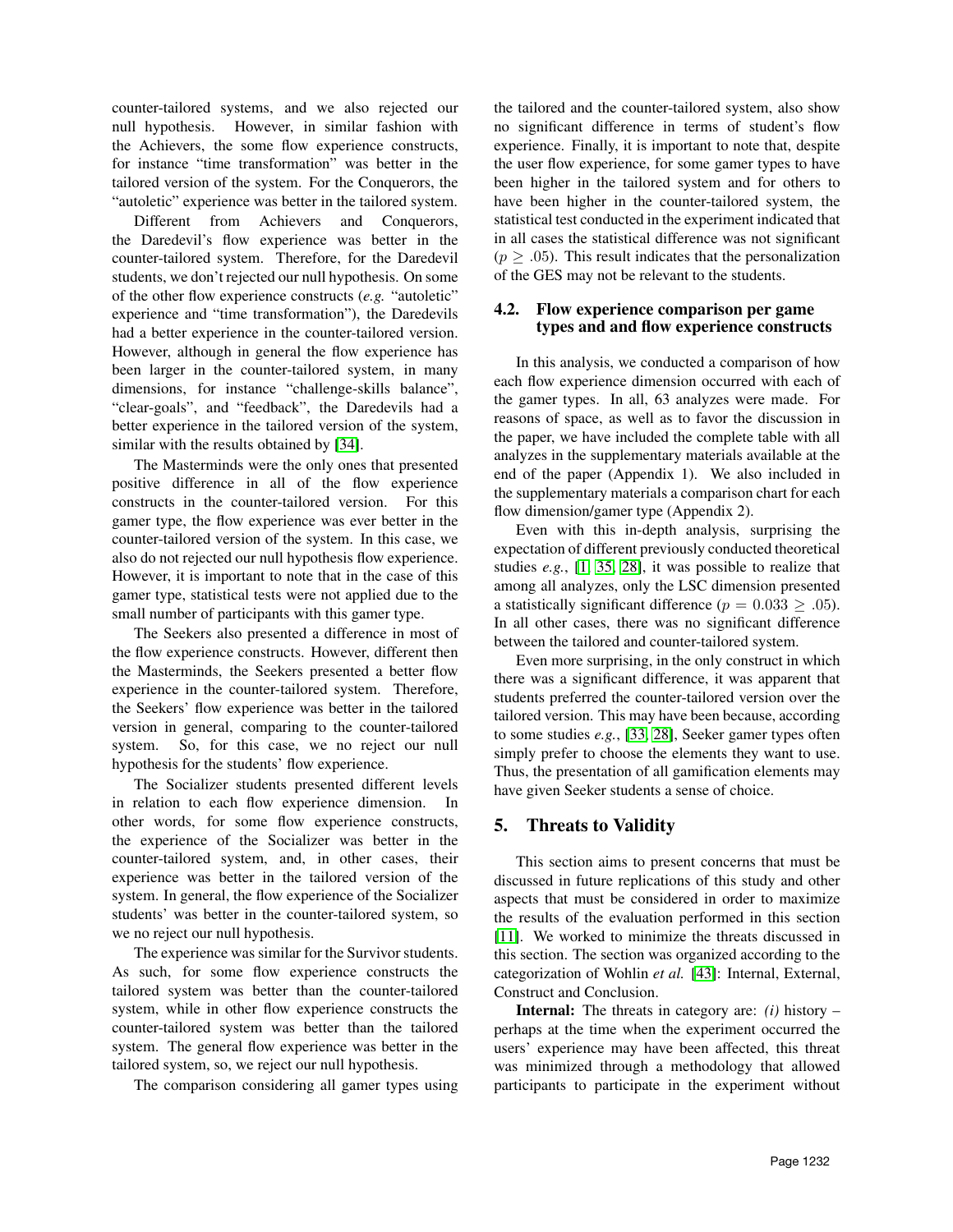the direct interference of other students and teachers.; *(ii)* maturation – Participants used the system for more than 30 minutes before responding to the questionnaire, so they may have been tired when responding to the survey; and *(iii)* positive or negative bias – as this experiment was conducted with participants without experience in this kind of evaluation, it is likely that the participants did not have a basis for comparison [\[40\]](#page-9-24). To minimize this threat, the two versions of the system (tailor and counter-tailored) were evaluated by the students in different moments.

External: The participants of the experiment are representative only in the context of elementary education. In this way, we might not be able to maximize the results of this experiment into different contexts [\[40\]](#page-9-24). The subjects of this evaluation should be expanded to other academic settings to obtain more generic results. The player model used in our study (*i.e.*, BrainHex) maybe be unreliable and have issues with its psychometric properties [\[17\]](#page-9-25). Thus, we also recommend future replications of our study using others different player models.

Constructs: This experiment has many different items and different aspects, however, some constructs may not be measured by the issues [\[40\]](#page-9-24). To minimize these threats, we selected methodologies and instruments empirically validated and commonly used in the scientific empirical studies from the technological and educational community. The system used in this experiment has an interface design (in terms of gamification elements), so the students' experience in the system can be influenced by the system design beyond the gamification elements. At the same time, the general quality of the system can also influence the student's experience and need to be observed in futures replication for this experiment.

Conclusion: The sample size of this experiment was of 121 students. However, this was a blocking factorial experiment, and some groups may have a small sample for confirm some hypothesis. The elementary students that were participants of the experiment could have been anxious in the moment that they answered the questionnaire, and they may have answered it without the proper attention. To mitigate this, we used only instruments previously validated in different domains, including gamification domains.

### 6. Discussions

From the actual discussions regarding the need to improve the education quality in different aspects, one of the main recent challenges is to identify the student's individual features, needs and preferences, in order to provide an adapted education to each group of students. Based on theses challenges and the growing use of gamification elements in educational systems, identifying the better gamification elements to motivate each group of students and providing a tailored system based on the students' gamer type are also two important recent challenges of the technological and educational communities.

In our study it was possible to identify that all of the gamer types had not a significant difference in terms of flow experience between in the tailored system and in the counter-tailored system. For some gamer types, in most of the flow experience constructs, the tailored system was better than the counter-tailored system, rejecting our null hypothesis, and showing that students can be more motivated for educational systems tailored according to their gamification preferences.

However, our results, in some cases surprised the expectations of the communities, contradicting some recent studies conducted in this field (*e.g.*, Orji *et al.* [\[35\]](#page-9-6) Orji *et al.* [\[33\]](#page-9-0), Monterrat *et al.* [\[27\]](#page-9-26) and others) and not reject our null hypothesis, indicating that was not a difference in terms of flow experience, and, in addiction, for some gamer types, the flow experience were high in the counter-tailored system (although statistical confirmation has not yet been possible). It is important to note that although our results are different from the presented studies, there were experiments with different configurations and further studies are needed to further deepen the results.

A series of contribution were obtained from these results. For instance, the literature presents some initial studies about systems personalization based on gamer types, but our study is among the first specifically in the field of education. Our results also open a series of discussions about the educational systems personalization, and about how to tailor GES to better motivate each student gamer type.

Besides, our results indicate that the process used to implement the tailored system is capable of tailoring gamified intelligent educational systems based on students' gamer types, and, the tailored and the counter-tailored versions of the systems had different influences on the students experience. At the same time, we also suspect is that perhaps the flow experience is a very deep engaging experience and difficult to achieve in even GES.

In summary, our results show that the statistical difference between the tailored and counter-tailored versions of the system are not significant, so the study failed to prove that alternative hypothesizes are true or false. So, the result is still inconclusive indicating that this is an open research field, that needs to receive more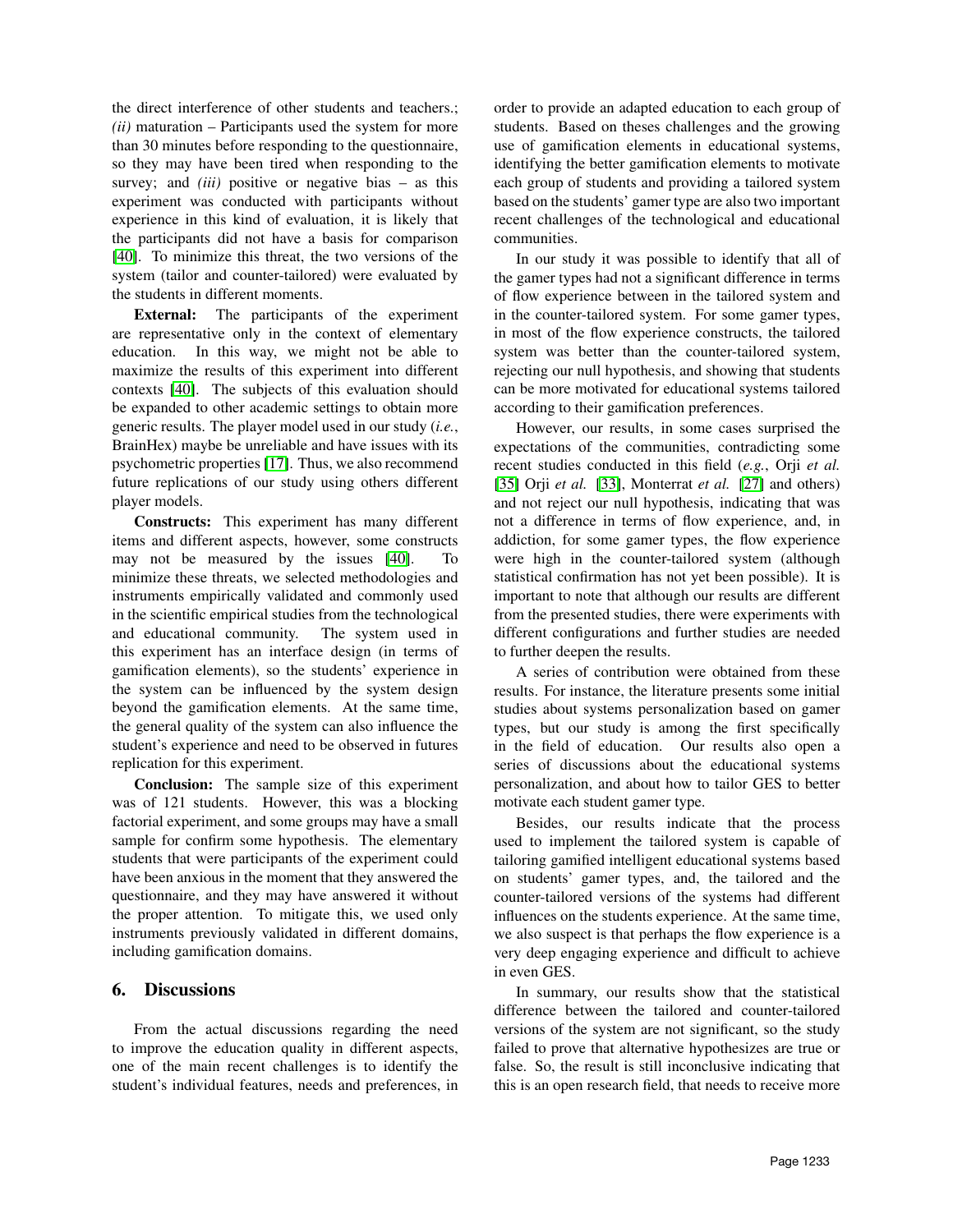experimental studies, in order to investigate important things, *e.g.*, conducting studies to investigate which are the most suitable persuasive strategies and which are the most suitable gamification elements for each student' gamer type, specifically, in field of education.

### 7. Concluding Remarks

Gamification may produce good results in different studies, like, for instance, keeping the students motivated in the activities provided by the system or improving the students' learning aspects [\[36,](#page-9-3) [10,](#page-8-13) [4\]](#page-8-14). Further more, other studies show that gamification may cause the opposite effect [\[35,](#page-9-6) [33,](#page-9-0) [38\]](#page-9-27). One of the main hypothesis to this situation is that students have different gamer types and are motivated by different gamification elements. In order to investigate this hypothesis, we conducted an experimental study to compare the student's flow experience using a counter-tailored GES with the student's flow experience using a TGES.

The main results of this study indicate not significant difference in terms of student's flow experience between in the tailored and in the counter-tailored versions of the system for the gamer types, contradicting to some of the recent important studies conducted in this field. In some cases, the tailored system was more effective in terms of flow experience in comparison with the counter-tailored system for the majority of gamer types, confirming our expectations and the recent studies in this field. However, interestingly, the study also indicates that for other gamer types, the counter-tailored system was more effective than the tailored system, also contradicting to the results of recent studies conducted in different fields (emphasizing that always without statistical significance, contradicting the expectations of different theoretical studies).

In order to continue this research, as future works, we plan to conduct new studies, evaluating different constructs, such as students' hyper-focus, learning, and human-computer interaction of students in the tailored and counter-tailored versions of the system. We will also investigate the direct perception of each gamer type in terms preferences about gamification elements, and provide an automatic process to identify the students gamer types during their use in the system.

### Acknowledgment

The authors would like to thank the funding provided by FAPESP (Projects: 2018/07688-1; 2018/15917-0; 2016/02765-2; 2018/11180-3), ELAP, CAPES and CNPq.

### References

- <span id="page-8-11"></span>[1] R. Bartle. Hearts, clubs, diamonds, spades: Players who suit muds. *Journal of MUD research*, 1(1):19, 1996.
- <span id="page-8-10"></span>[2] P. M. Bentler and C.-P. Chou. Practical issues in structural modeling. *Sociological Methods & Research*, 16(1):78–117, 1987.
- <span id="page-8-9"></span>[3] V. R. B.-G. Caldiera and H. D. Rombach. Goal question metric paradigm. *Encyclopedia of Software Engineering*, 1:528–532, 1994.
- <span id="page-8-14"></span>[4] G. C. Challco, R. Mizoguchi, I. I. Bittencourt, and Gamification of collaborative learning scenarios: Structuring persuasive strategies using game elements and ontologies. In *International Workshop on Social Computing in Digital Education*, pages 12–28. Springer, 2015.
- <span id="page-8-0"></span>[5] G. C. Challco, D. A. Moreira, I. I. Bittencourt, R. Mizoguchi, and S. Isotani. gamification in collaborative learning contexts using<br>ontologies. IEEE Latin America Transactions. ontologies. *IEEE Latin America Transactions*, 13(6):1995–2002, 2015.
- <span id="page-8-4"></span>[6] M. Csikszentmihalyi. *Finding flow: The psychology of engagement with everyday life*. Basic Books, 1997.
- <span id="page-8-6"></span>[7] M. Csikszentmihalyi. *Beyond boredom and anxiety.* Jossey-Bass, 2000.
- <span id="page-8-7"></span>[8] M. Csikszentmihalyi. *Applications of flow in human development and education*. Springer, 2014.
- <span id="page-8-5"></span>[9] M. Csikszentmihalyi. Toward a psychology of optimal experience. In *Flow and the foundations of positive psychology*, pages 209–226. Springer, 2014.
- <span id="page-8-13"></span>[10] S. J. de Santana, H. A. Souza, V. A. Florentin, R. Paiva, I. I. Bittencourt, and S. Isotani. A quantitative analysis of the most relevant gamification elements in an online learning environment. In *Proceedings of the 25th International Conference Companion on World Wide Web*, pages 911–916. International World Wide Web Conferences Steering Committee, 2016.
- <span id="page-8-12"></span>[11] D. Dermeval and I. I. Bittencourt. Authoring gamified intelligent tutoring systems. In *Anais dos Workshops do Congresso Brasileiro de Informatica na Educac¸ ´ ao˜* , volume 6, page 14, 2017.
- <span id="page-8-3"></span>[12] S. Deterding, D. Dixon, R. Khaled, and L. Nacke. From game design elements to gamefulness: defining gamification. In *Proceedings of the 15th international academic MindTrek conference: Envisioning future media environments*, pages 9–15. ACM, 2011.
- <span id="page-8-1"></span>[13] D. Dicheva and C. Dichev. Gamification in education: Where are we in 2015? In *E-Learn: World Conference on E-Learning in Corporate, Government, Healthcare, and Higher Education*, pages 1445–1454. Association for the Advancement of Computing in Education (AACE), 2015.
- <span id="page-8-2"></span>[14] D. Dicheva, C. Dichev, G. Agre, and G. Angelova. Gamification in education: a systematic mapping study. *Journal of Educational Technology & Society*, 18(3):75, 2015.
- <span id="page-8-8"></span>[15] W. O. dos Santos, I. I. Bittencourt, S. Isotani, D. Dermeval, L. B. Marques, and I. F. Silveira. Flow theory to promote learning in educational systems: Is it really relevant? *Brazilian Journal of Computers in Education*, 26(02):29, 2018.